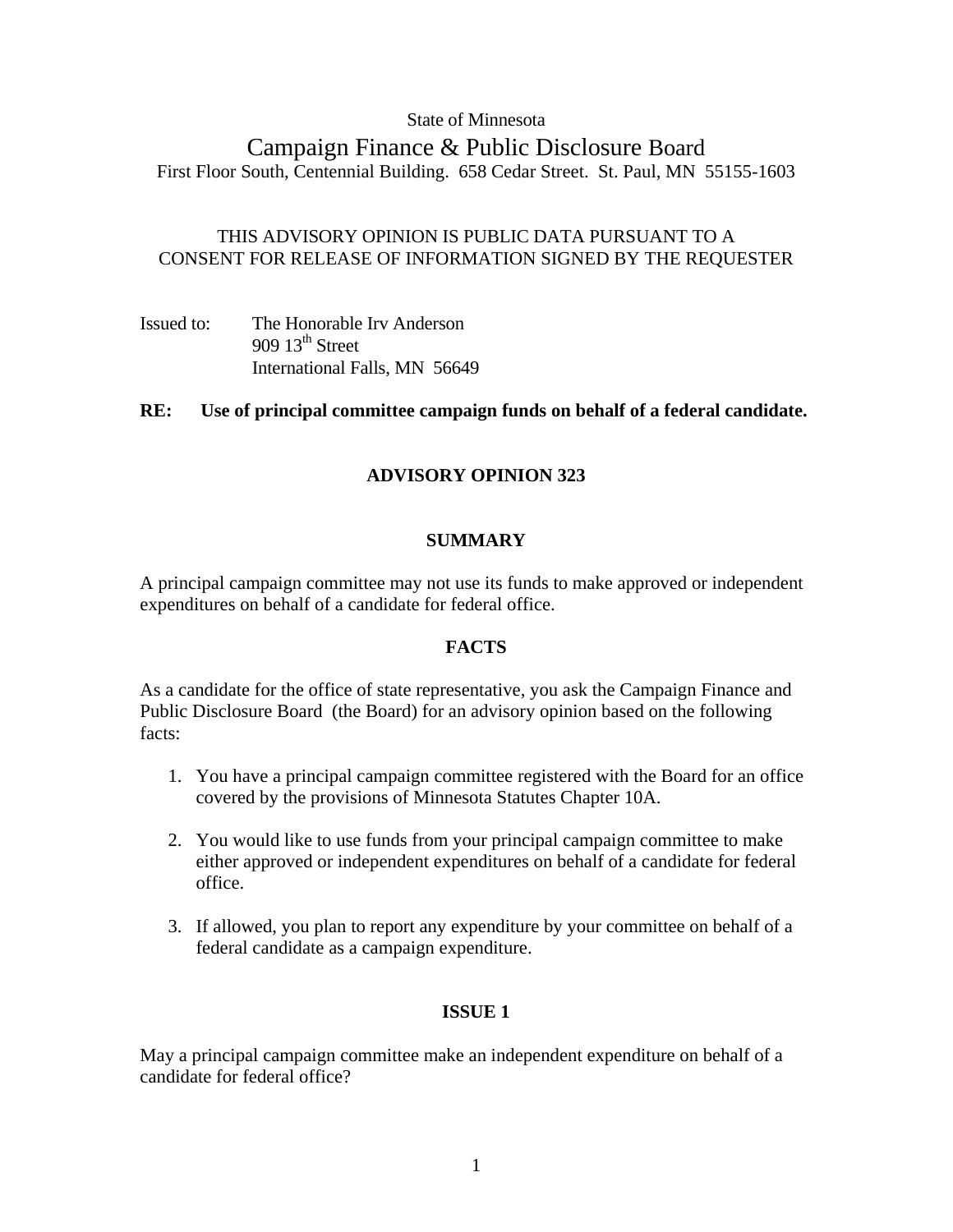#### **OPINION**

No, independent expenditures may only be made for candidates running for state level office.

For the purposes of Chapter 10A "candidate" is defined by Mim. Stat. **9** 10A.O1 subd. 10 as an individual who seeks nomination or election as a state constitutional officer, legislator, or judge. Federal offices are not a part of this definition, and therefore would not be included in any reference to "candidate" in Chapter 10A. Therefore, the statutory authority for principal campaign committees to make independent expenditures contained in **Minn.** Stat. 5 10A.01 subd. 18, extends only to candidates for state level office.

#### **ISSUE 2**

Can a principal campaign committee make a contribution to a candidate for federal office?

#### **OPINION**

No, a principal campaign committee is prohibited from making a direct contribution to a federal candidate by **Minn.** Stat. § 10A.27 subd. 9 (b). The prohibition in this statue applies to all contribution types, including approved expenditures.

Issued  $\frac{U}{V}$ 

Wil Fluegel, Chair Campaign Finance and Public Disclosure Board